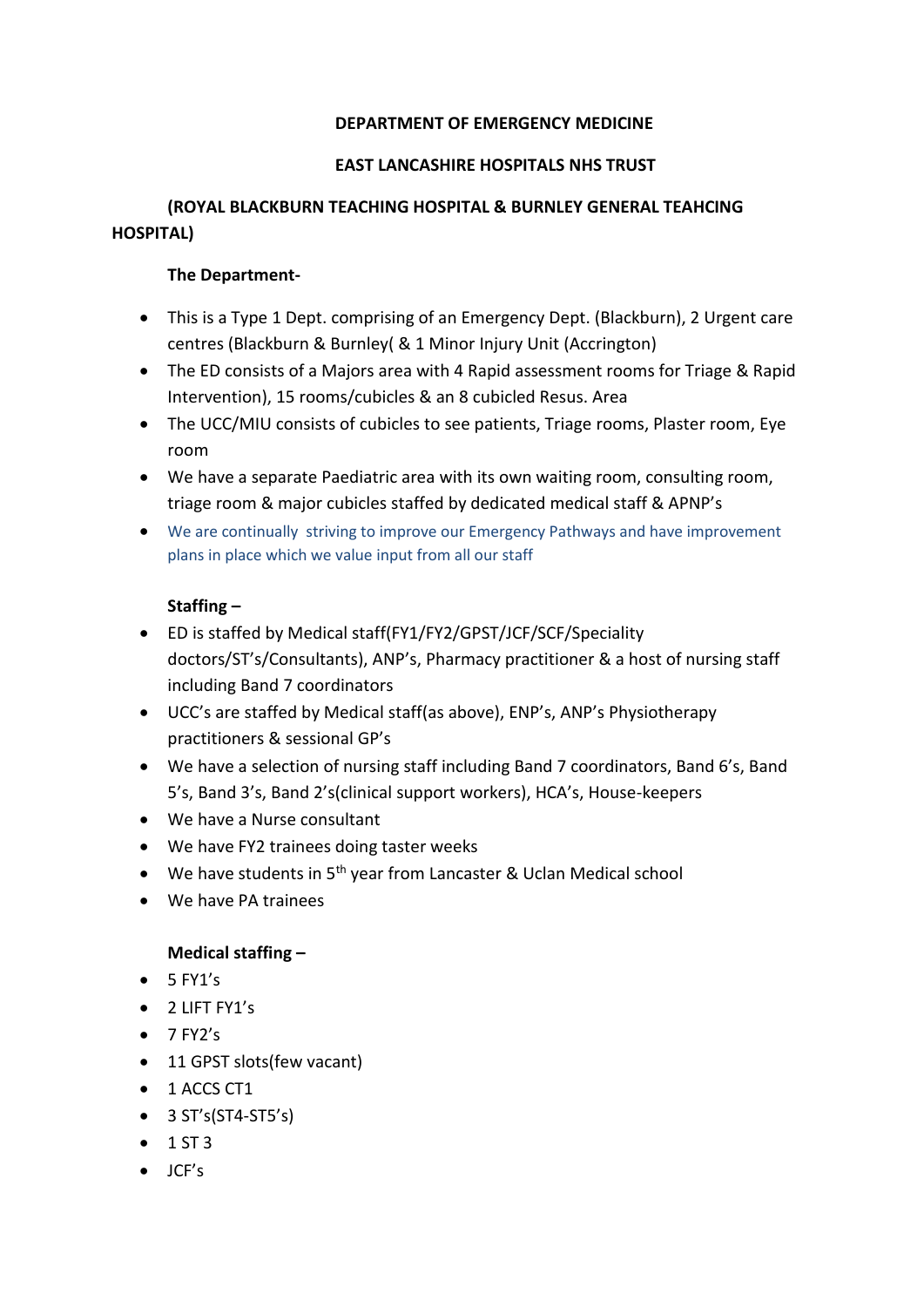- Sessional GP's working in UCC's
- SCF's
- Speciality doctors
- 11 Consultants(mixture of substantive & locum)
- **USS –**
- We have a USS machine
- All consultants have done the Level 1 course & are in various stages of being signed off for level 1

### **Consultant interests –**

- CD
- Governance & Patient safety lead
- Audit lead
- TSTL in EM & Education/professional Lead
- GMC Associate
- Examiners in MRCS, PLAB, 4/5 yr OSCE, EBEEM
- Mental health lead
- IT lead
- Paediatrics lead
- Service development lead
- Divisional Director
- CQC Speciality advisor
- CESR lead & RCEM CESR evaluator

## **Strengths –**

- Providing safe, personal & Effective 24/7 Evidence based Emergency & Urgent care to all our population at the right time, right place & by the right person ensuring safe & appropriate disposal within 4 hrs of attendance
- Dynamic, forward thinking ED/UCC with visible shop floor consultants for 17 hrs providing Leadership, supervision & managing flow.
- Maintain good relationship with all specialities
- Have conflicting x-ray review system
- Act proactively on any patient safety incidents with feedback ensuring learning takes place
- Have a superb team working together focussed on delivering patient centred care
- For lot of conditions care is delivered through Care bundles ensuring consistent reliable & safe care. They include – COPD, Sepsis, DKA, Cellulitis, Upper GI bleed, Stroke, CAP, Neutropaenic sepsis, #NOF, DVT, TLoC, Paracetamol etc.
- TSTL involved with activities of EM school in HENW STC meetings, ES training , ARCP panels, leading on CESR